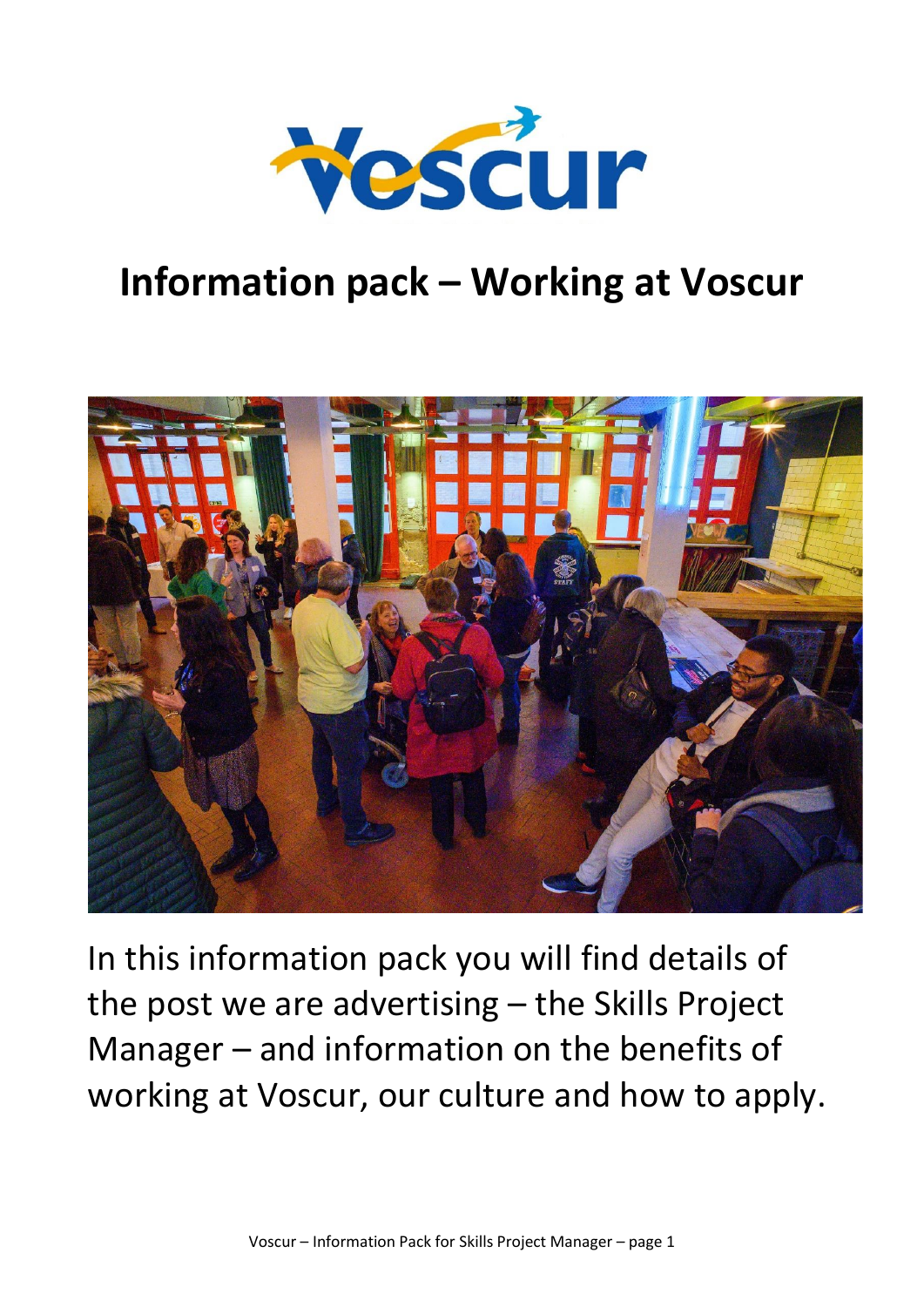### **Introduction April 2022**

Thank you for your interest in the Skills Project Manager role. This is a very important role in Voscur and we want to appoint the very best person to join our ambitious team.

Voscur is the support and development agency for Bristol's Voluntary, Community and Social Enterprise (VCSE) sector. We support organisations in and around Bristol to increase their impact and help more local people.

As the new Skills Project Manager, your role is fundamental to the further development of the VCSE Academy, our platform 'where the sector learns, shares and develops'. This is a key part of Voscur's services and your new role will focus on developing the service offer, in partnership with others, and expanding the range of learning and sharing opportunities available to the sector. Your work will help community organisations to continue their recovery from the Covid-19 pandemic and navigate the challenges of the cost of living crisis.

Equality and diversity are very important to Voscur as we serve a very diverse VCSE sector. We are keen to increase the diversity of our staff team. We welcome applications from people whose communities are currently under-represented in our staff team, particularly Black, Asian and other Ethnic communities. As part of our commitment to inclusion, candidates from those communities that meet the essential criteria will be invited to interview.

We want to hear from you! Please read the information pack and get excited about joining our team. If you have any questions, please contact me on 07535 105975 or 0117 909 9949 for a chat.

Best wishes

Mark Hubbard Chief Executive Officer (interim)

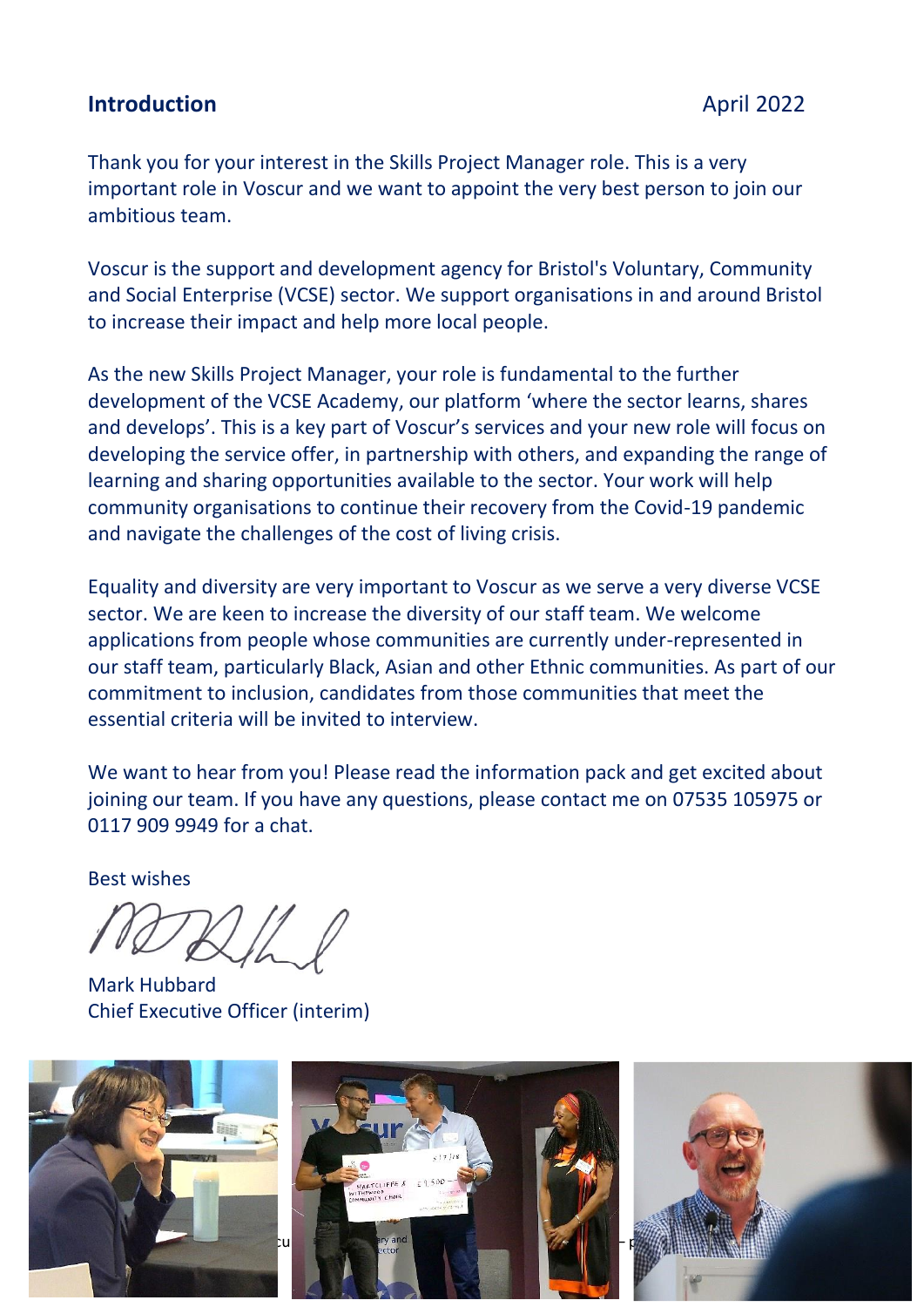### **Benefits of working at Voscur**

- **A diverse team** our strength is in bringing together people with different opinions, personalities, talents and backgrounds who work as an effective team to get results. Who we are changes over time, but collectively our aim is to increase our diversity in terms of age, disability, gender reassignment, race, religion or belief, sex, and sexual orientation. Current and past Voscur staff come from all parts of the UK and a few from overseas. Most current team members live in Bristol and the surrounding area.
- **Central Bristol location** based on the edge of Queen Square, the Voscur office is a 10-minute walk from Bristol Temple Meads, two minutes from the Bristol Ferry Boat stop at the Watershed, and has several bus stops nearby. There are bike racks and a Voi scooter station opposite the building, but we promise noone wears Lycra in the office!



- **Supportive and welcoming atmosphere** we invest time and resources into your learning, we support staff to take on new responsibilities, and we work to ensure our organisational culture is open, positive and collaborative. We also make a point of celebrating everyone's birthday and other special events.
- **Workplace pension scheme** as a team member at Voscur, you have access to the Auto Enrolment Pension Scheme. Voscur's employer contributions are currently 7% of salary, more than double the minimum employer contribution amount set by the Pensions Regulator.
- **Living Wage** Voscur is a fully committed member of the Living Wage campaign.
- **25 days' annual leave (pro rata) and public holidays**
- **Generous contractual sick pay**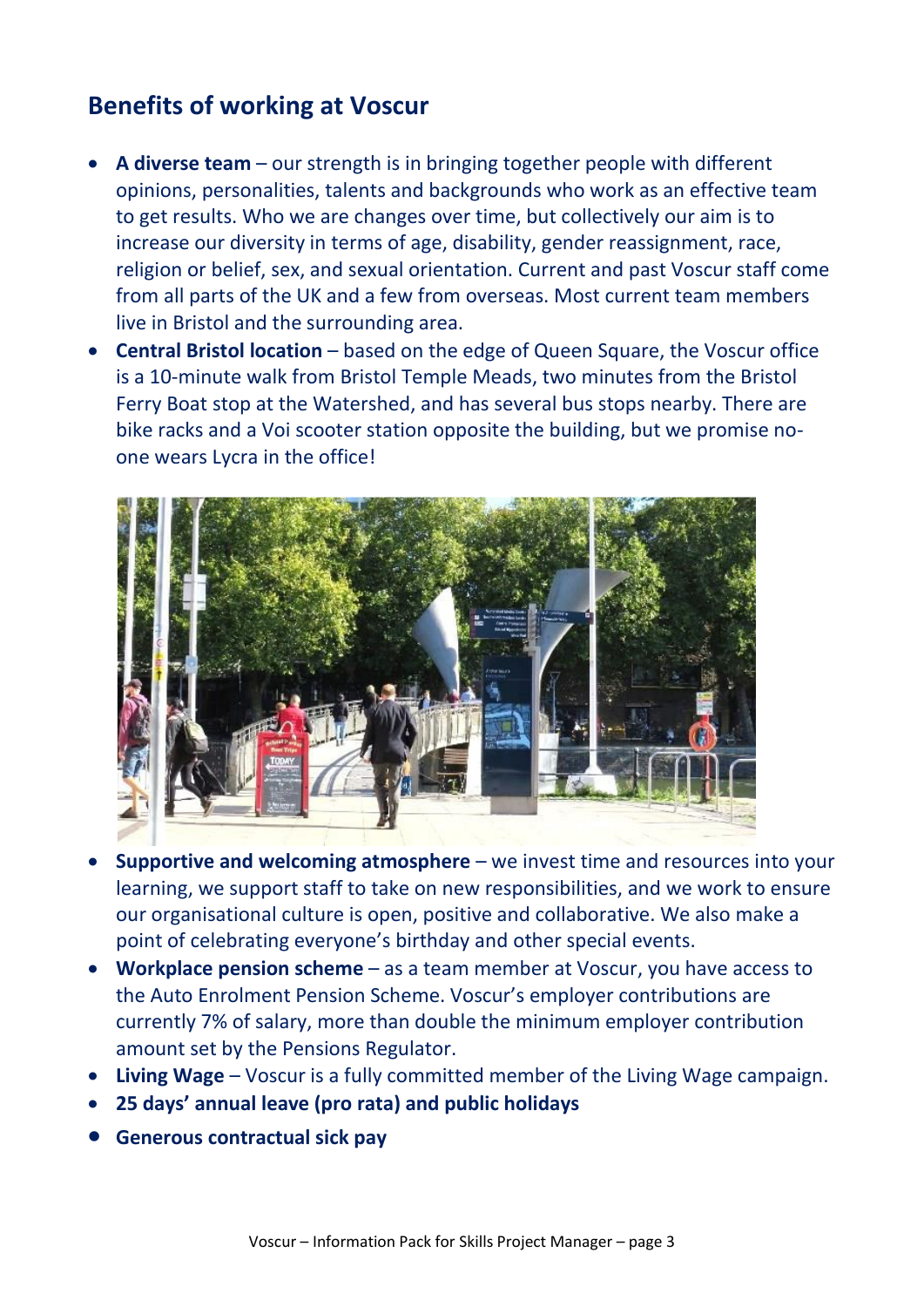### **Our Culture**

- **Respect for all and empathetic leadership** we believe it's important to be empathetic and respectful in our work with colleagues, clients, partners and the public. We believe that taking the time to listen and consider the experiences and perspectives of others can lead to greater equity, increased innovation, better decision-making and stronger relationships. We also expect every member of staff to follow our Equality, Diversity and Inclusion policy, and to help us demonstrate our ongoing commitment to these in our work.
- **Collaboration**  every staff role at Voscur includes an element of working with other people, inside and outside the organisation. Some of these are one-off projects, such as pieces of commissioned work with healthcare providers, or recurring projects, such as our AGM and our annual



Social Impact Awards, known as 'The Voscurs'. We also help with coordination and collaboration across and between sectors, our members and other stakeholders, as set out in [Bristol in Partnership.](https://issuu.com/voscur/docs/bristol_in_partnership_for_voscur.o)

- **Lifelong learning** as part of professional development at Voscur, we encourage staff to attend courses, workshops or other learning activities that contribute to improving the skills and knowledge needed for day-to-day work. Voscur also offers a range of [training sessions](https://www.voscur.org/calendar/upcoming?tid=7779&field_core_category_tid=All) and [events](https://www.voscur.org/calendar/upcoming?tid=7896&field_core_category_tid=All) for the VCSE sector that staff are welcome to attend. We don't expect you to 'know it all', but it's good to be curious, keep an eye on what's going on locally and nationally, and ask questions when you don't know the answer to something.
- **Enthusiasm**  technical knowledge and experience are among the most obvious things we look for in Voscur staff, but enthusiasm is also important. Working at Voscur involves being interested in people, communities and projects, and working in our team to make things better. And taking turns to make the cups of tea to fuel that idea tank!
- **Work-life balance** just like the employees of organisations we support, Voscur employees have a life outside the office. We also recognise that workplace wellbeing and productivity are improved when staff are happy, supported, motivated and well-rested. Many of our staff work part-time hours. For those times when you need to spend extra hours on a project, we operate a TOIL system (Time Off In Lieu).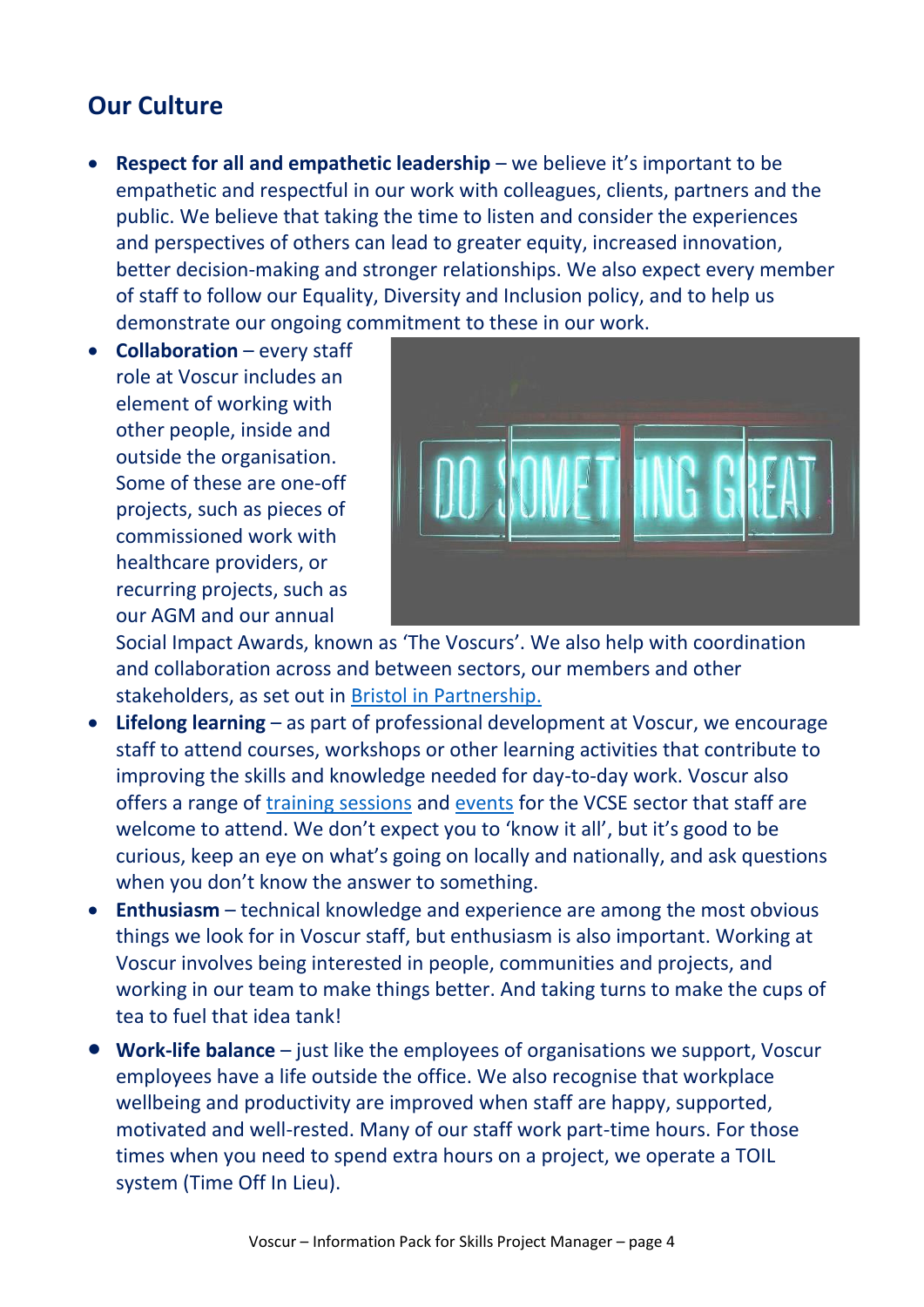# **The job – Skills Project Manager**

#### **Job Description**

| Job title                        | <b>Skills Project Manager</b>                                                                                                                                                                                                                                                                                                                                               |
|----------------------------------|-----------------------------------------------------------------------------------------------------------------------------------------------------------------------------------------------------------------------------------------------------------------------------------------------------------------------------------------------------------------------------|
| Job purpose                      | Lead the development and provision of a strategic, flexible and<br>comprehensive programme of learning and development support to<br>Voluntary, Community and Social Enterprise (VCSE) organisations<br>through the VCSE Academy, in order to increase sector capacity,<br>sustainability and impact.<br>Provide appropriate learning and development support to customers. |
| Reporting to                     | Chief Executive Officer.                                                                                                                                                                                                                                                                                                                                                    |
| Posts line managed               | Training & Events Co-ordinator.                                                                                                                                                                                                                                                                                                                                             |
| Projects / contracts/<br>budgets | VCSE Academy budget.                                                                                                                                                                                                                                                                                                                                                        |
| Relationships                    | Colleagues, VCSE organisations, Associates, community activists,<br>organisations and businesses supporting the VCSE sector in and<br>around Bristol.                                                                                                                                                                                                                       |
| Income generation                | Shared responsibility to contribute to opportunities to generate<br>income for Voscur.                                                                                                                                                                                                                                                                                      |
| Salary                           | £32,910 per annum (£18,678 pro rata), plus 7% employer pension<br>contribution.                                                                                                                                                                                                                                                                                             |
| <b>Hours</b>                     | 21 hours per week - flexible to include occasional evenings and<br>weekends.                                                                                                                                                                                                                                                                                                |
| Contract                         | Fixed term contract for one year.                                                                                                                                                                                                                                                                                                                                           |
| Location                         | The post is based at the Voscur office: Royal Oak House, Royal Oak<br>Avenue, Bristol BS1 4GB. Work to be delivered throughout Bristol.                                                                                                                                                                                                                                     |

#### **Job description**

#### **Principal duties**

#### **1. Programme planning and management**

- 1.1. Develop and lead an annual planned programme of learning and development support for VCSE organisations' staff and volunteers, ensuring the programme is informed by and responds to diverse customers' needs.
- 1.2. Ensure the inclusion and engagement of small, equalities-led organisations in Voscur's learning and development programme.
- 1.3. Ensure effective links to Voscur's other services, including organisational development support and resources/tools, working closely with the Development Manager.
- 1.4. Work with the Finance Manager to ensure effective financial management of an annual learning and development programme and VCSE Academy.
- 1.5. Develop and implement a marketing and communications plan that ensures the learning and development programme and the VCSE Academy are effectively. marketed to new and existing customers, working with communications colleagues.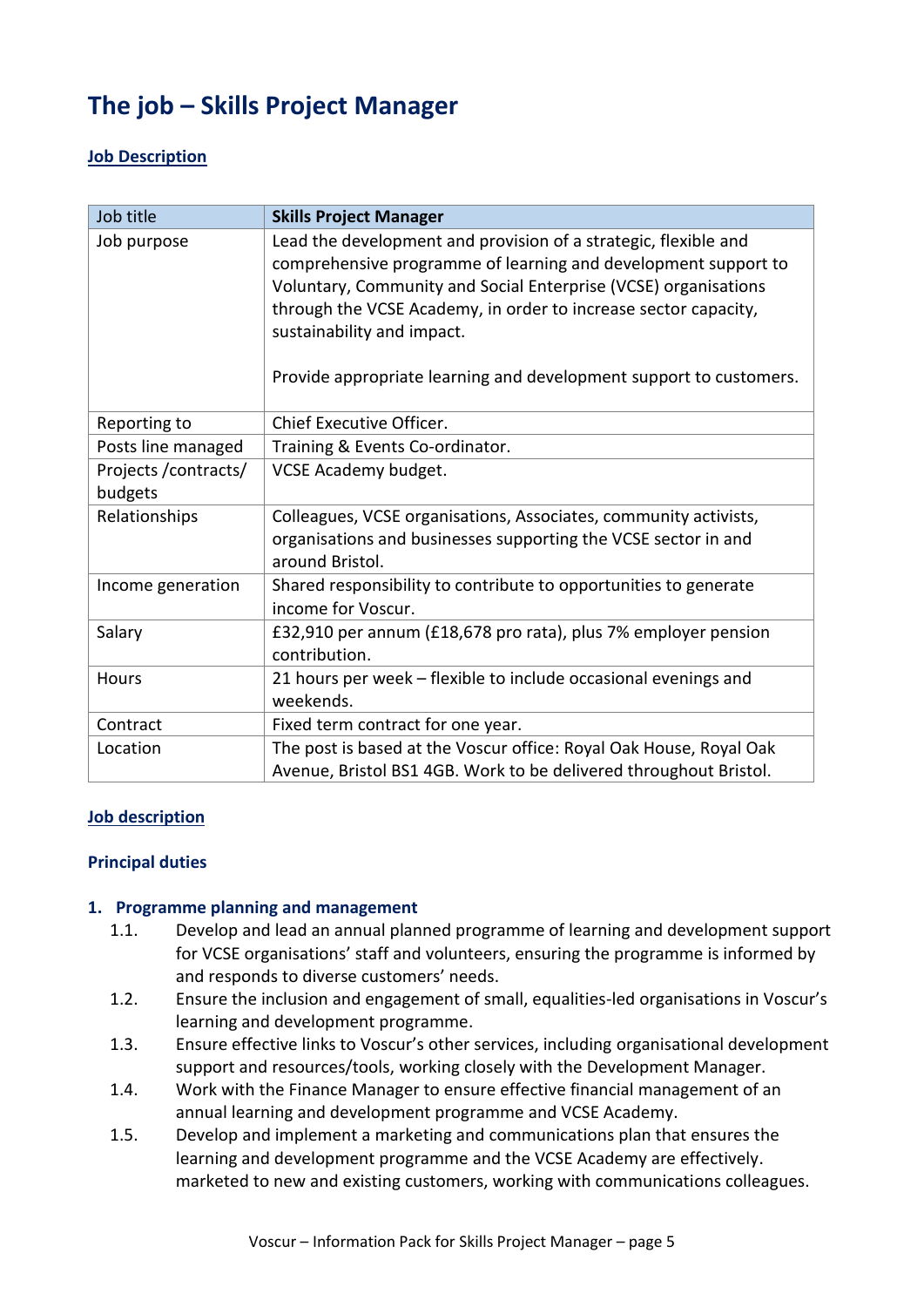- 1.6. Work with the Systems Administrator and relevant suppliers, to ensure the planning, implementation and improvement of technical aspects of the VCSE Academy.
- 1.7. Work with the Development Director, to develop and maintain collaborations with other organisations/suppliers to expand and deliver the learning and support programme.

#### **2. Service Quality**

- 2.1. Plan and implement changes and improvements to the VCSE Academy, ensuring that timetables and quality standards are maintained, working with other staff, as necessary.
- 2.2. Maintain high standards of delivery and co-ordinate monitoring/evaluation and continuous improvement of the learning and development programme.
- 2.3. Work with other staff as appropriate, to identify, develop and test-and-learn, new and innovative initiatives to meet emerging learning and development support needs.

#### **3. Line Management**

3.1. Line manage the Training & Events Co-ordinator and maintain HR records (supervision, appraisal, sickness, annual leave) for directly managed staff on BreatheHR.

#### **4. Service Delivery**

- 4.1. Ensure the delivery of Voscur's responsive and innovative learning and development programme, working with the Development Director and others, as appropriate.
- 4.2. Support and enable colleagues to deliver learning and development activities to customers.
- 4.3. Deliver training and learning activities to customers.
- 4.4. Ensure the delivery of activities that enable sharing between VCSE organisations (for example, skills and expertise)
- 4.5. Work with the Development Manager, respond to customers' specific requests and facilitate successful outcomes for customers, allocating projects/cases to colleagues and Associates, as appropriate.
- 4.6. Work with the Development Director to develop and maintain an inclusive and skilled network of Associates.

#### **5. General**

- 5.1. Keep informed of relevant legislation, policy and good practice developments.
- 5.2. Contribute to other Voscur projects from time to time.
- 5.3. Carry out duties in compliance with Voscur's policies.
- 5.4. Keep up-to-date records and contribute to Voscur's information services.
- 5.5. Participate in staff meetings, supervision, appraisals and training as agreed with the line manager.
- 5.6. Contribute to agreed monitoring and evaluation of work/projects, and contribute to regular and annual reports.
- 5.7. Work in accordance with current legislation.
- 5.8. Be responsible for own safety and not endanger that of colleagues/visitors in the workplace.
- 5.9. Undertake occasional out of hours work, as directed by the CEO/line manager.
- 5.10. Contribute to implementing and developing Voscur's marketing strategy in ways relevant to the role and support the development of new business opportunities.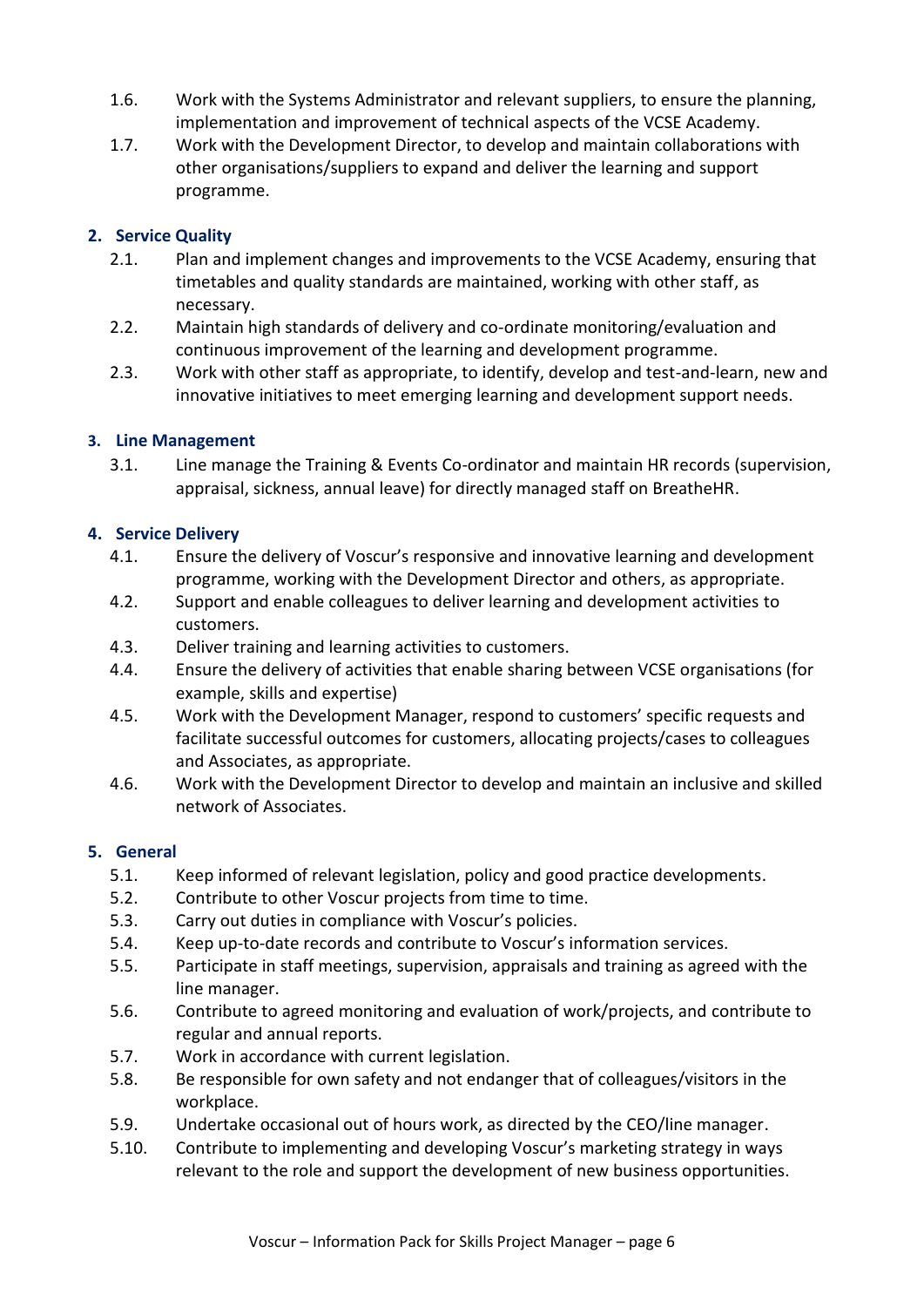- 5.11. Act as an ambassador for Voscur and positively contribute to the delivery of Voscur's marketing and communication strategies.
- 5.12. Undertake other reasonable duties commensurate with the grading for the post.

#### **Person specification**

| <b>Skills and attributes</b>                                                                                                                          | <b>Essential</b> | <b>Desirable</b> |
|-------------------------------------------------------------------------------------------------------------------------------------------------------|------------------|------------------|
| Excellent interpersonal skills including the ability to communicate                                                                                   |                  |                  |
| effectively with people from a wide range of backgrounds and roles, with an                                                                           |                  |                  |
| understanding of political and cultural sensitivity.                                                                                                  |                  |                  |
| Excellent self-motivation and the ability to self-start and use initiative.                                                                           |                  |                  |
| Relationship-building skills and the ability to work effectively with partners<br>across different sectors.                                           |                  |                  |
| Training, facilitation and presentation skills.                                                                                                       |                  |                  |
| Ability to use appropriate project and programme management tools, skills<br>and techniques to ensure successful outcomes.                            |                  |                  |
| Ability to recognise and develop opportunities to generate and/or attract<br>investment and funding to Voscur and the sector.                         |                  | ✓                |
| Excellent written English and the ability to communicate in plain language<br>to a range of audiences.                                                |                  |                  |
| Administrative competency and ICT literacy.                                                                                                           |                  |                  |
| Strong organisational and time management skills, with the ability to<br>prioritise tasks and deliver/produce work under pressure and to deadlines.   |                  |                  |
| <b>Knowledge</b>                                                                                                                                      |                  |                  |
| The social, political and economic context in which the local VCSE sector<br>operates and the current challenges and opportunities for organisations. |                  |                  |
| Knowledge and understanding of a range of learning styles, methods, and<br>techniques, and their application.                                         |                  |                  |
| Equalities and inclusion principles and how these can be practically applied.                                                                         |                  |                  |
| <b>Experience</b>                                                                                                                                     |                  |                  |
| Leading, managing and empowering individuals and teams to deliver the<br>highest quality and continuously improve.                                    |                  |                  |
| 4 years of planning/developing training/learning programme/s in an adult<br>learning environment.                                                     |                  |                  |
| Delivering training and learning activities.                                                                                                          |                  |                  |
| Experience of planning and facilitating/delivering advanced learning                                                                                  |                  |                  |
| techniques such as action learning sets, peer support, mentoring, reflective                                                                          |                  | ✓                |
| practice.                                                                                                                                             |                  |                  |
| Experience of programme development and implementation, including<br>project, financial and risk management.                                          |                  |                  |